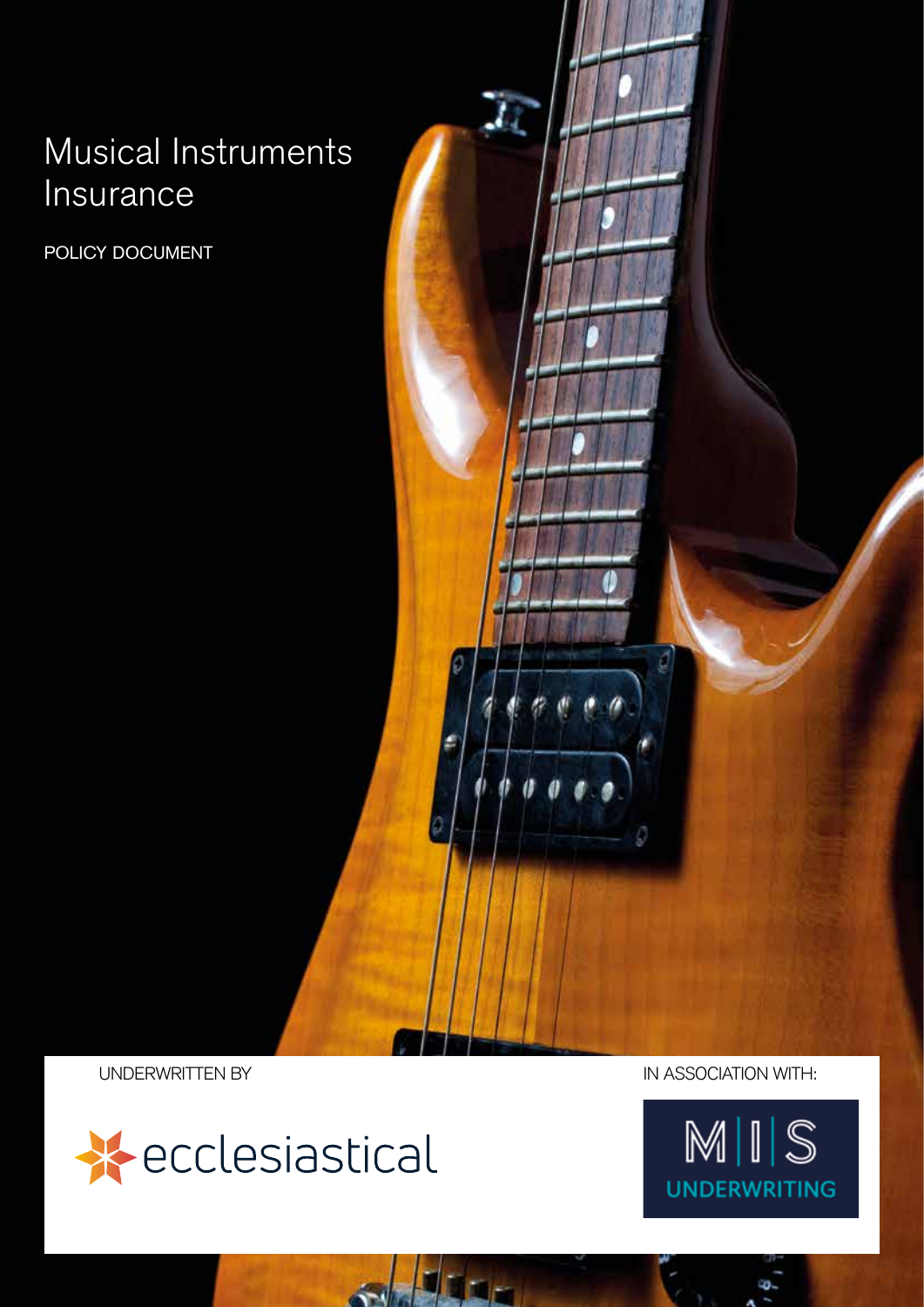# **Contents**

| 3  |
|----|
| 3  |
| 3  |
| 4  |
| 5  |
| 6  |
| 6  |
| 7  |
| 8  |
| 9  |
| 10 |
| 14 |
| 15 |
| 17 |
| 20 |
|    |

2 POLICY DOCUMENT MUSICAL INSTRUMENTS INSURANCE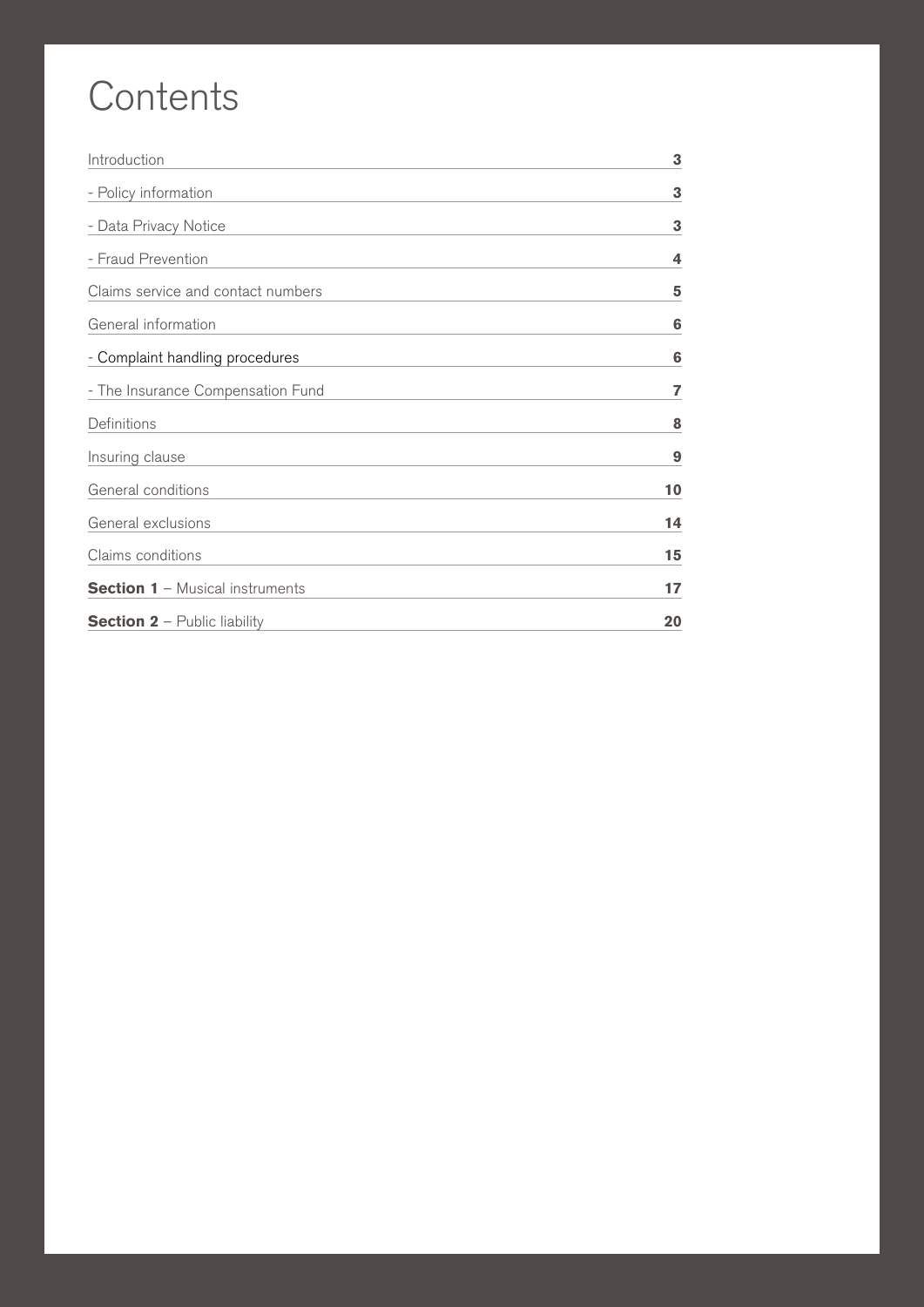### Introduction

Thank you for insuring with Ecclesiastical and we welcome you as a policyholder. We are a specialist financial services group, with a strong portfolio of insurance businesses in Ireland, the UK, Canada and Australia. All are underpinned by a reputation for delivering an outstanding service for customers, with firmly established roots as a socially responsible general insurer.

### **Policy information**

The policy is divided into a number of sections. Your schedule will show which sections are in force and for how much you are insured.

Please read the policy and schedule carefully. If you have any queries or wish to change your cover, contact your insurance intermediary immediately.

We will send you an updated schedule whenever the cover is changed and at each annual renewal date. The most recent schedule will provide the details of your current cover. Please retain this with your policy booklet, together with any special notices we send you about the policy.

Please also retain all other schedules so you may check what cover applied on any specific date should you need to do so.

If your needs change, please tell your insurance intermediary.

### **Data Privacy Notice**

Your privacy is important to us. We will process your personal data in accordance with data protection laws.

Ecclesiastical Insurance Office plc ("we", "us", "our") is the data controller in respect of any personal data which you provide to us or which we hold about you and any personal data which is processed in connection with the services we provide to you.

Where you provide us with personal data about a person other than yourself (such as a dependant or named person under a policy), you must inform them that you are providing their personal data to us and refer them to this notice.

To provide our insurance related services, we will collect and process your personal data such as your name, contact details, financial information and any information which is relevant to the insurance policy we are providing. In order to provide your insurance policy or when making a claim, we may also need to collect or process 'special categories of personal data' such as information relating to your health. We may also collect and process information which is likely to reveal your religious beliefs where you have manifestly made that information public or by communicating with us using a title or honorific which indicates a religious belief. We may also collect data relating to any previous unspent criminal convictions that you may have where that data is necessary to facilitate the provision of insurance services in connection with you, or related activities.

We process your personal data and your special category personal data relating to health and religious affiliation for the purposes of offering and carrying out insurance related services to you or to an organisation or other persons which you represent. Your personal data is also used for business purposes such as fraud prevention, business management, systems development and carrying out statistical and strategic analysis.

Providing our services will involve sharing your personal data with, and obtaining information about you from, our group companies and third parties such as brokers, loss adjusters, credit reference agencies, fraud prevention agencies, our service providers and professional advisors, or business partners and our regulators.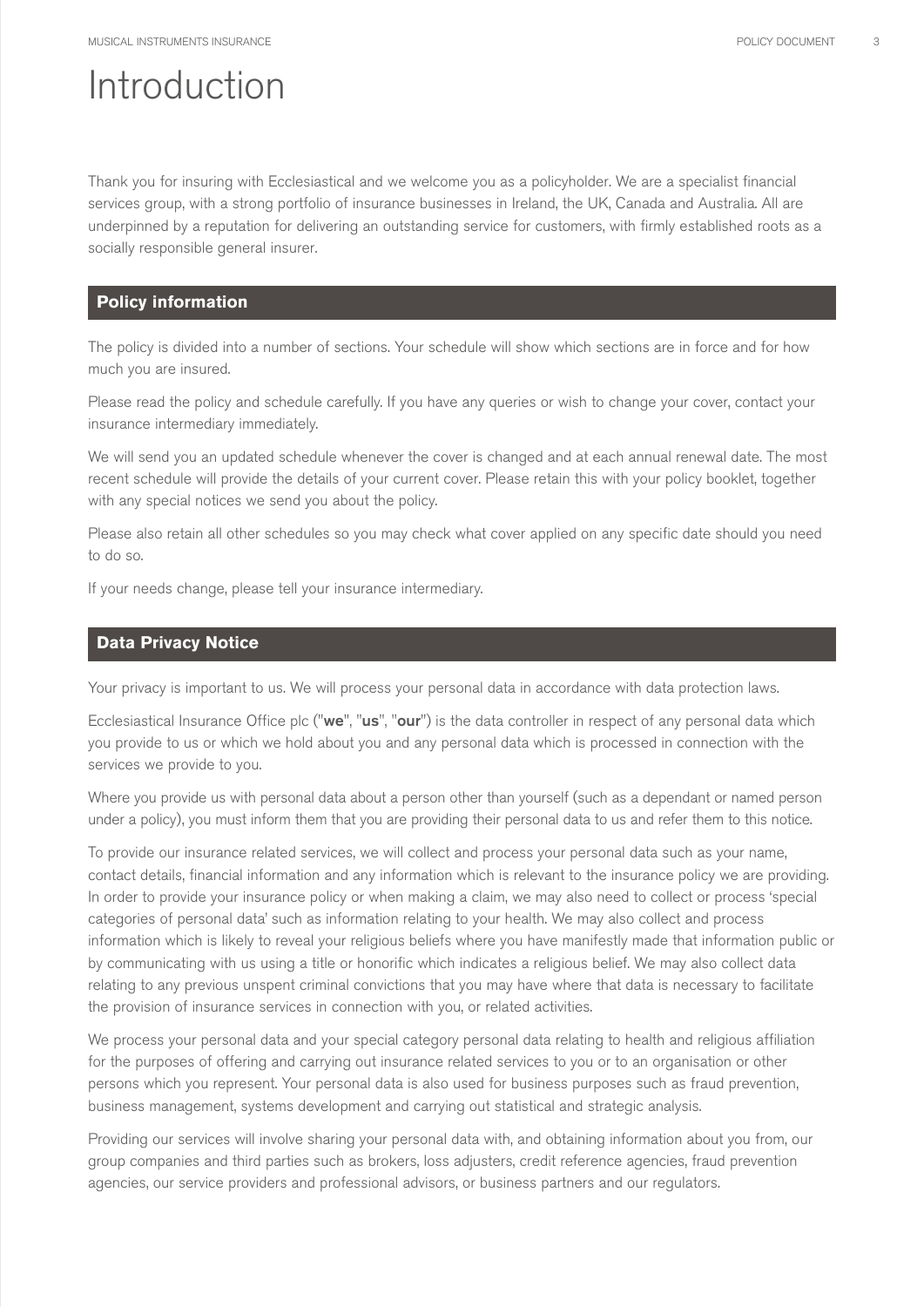In some circumstances we may transfer your personal data to countries outside of the European Economic Area.

We will put appropriate safeguards in place to ensure that your personal data is protected.

Where we have your consent, we may market our services to you or provide your personal data to our related companies or business partners for marketing purposes. You can opt out of marketing communications at any time by clicking on the link at the bottom of any email or by contacting us.

### **Fraud Prevention**

We need to carry out fraud and anti-money laundering checks, and this will involve sharing your personal data (such as your name, contact details and financial information) with credit reference and fraud prevention organisations. If you make a claim, we will share your information (where necessary) with other companies to prevent fraud. For the purposes of deciding whether to accept and pay a claim or any part of it, we may appoint loss adjusters or external investigation services to act on our behalf.

We may also use information from other sources such as the Companies Registration Office, Financial Credit Agencies and Insurance Link (a central claims database for the insurance industry) to obtain additional details and to independently verify information you have provided to us. You can find more information about Insurance Link at www.inslink.ie.

If false or inaccurate information is provided and fraud is identified, details will be passed to fraud prevention agencies. Law enforcement agencies may access and use this information.

Please note that when carrying out any fraud prevention activities, we may need to process your special categories of data such as criminal offence information and share it with fraud prevention agencies.

### **Further information**

For further information on how your personal data is used and your rights in relation to your personal data please refer to our Privacy Policy at www.ecclesiastical.ie/privacy-policy or contact our Compliance Associate, by post at Ecclesiastical Insurance Office plc, 2nd Floor, Block F2, EastPoint, Dublin 3, D03 T6P8, or by telephone on **(01) 619 0300** or by email at compliance@ecclesiastical.com.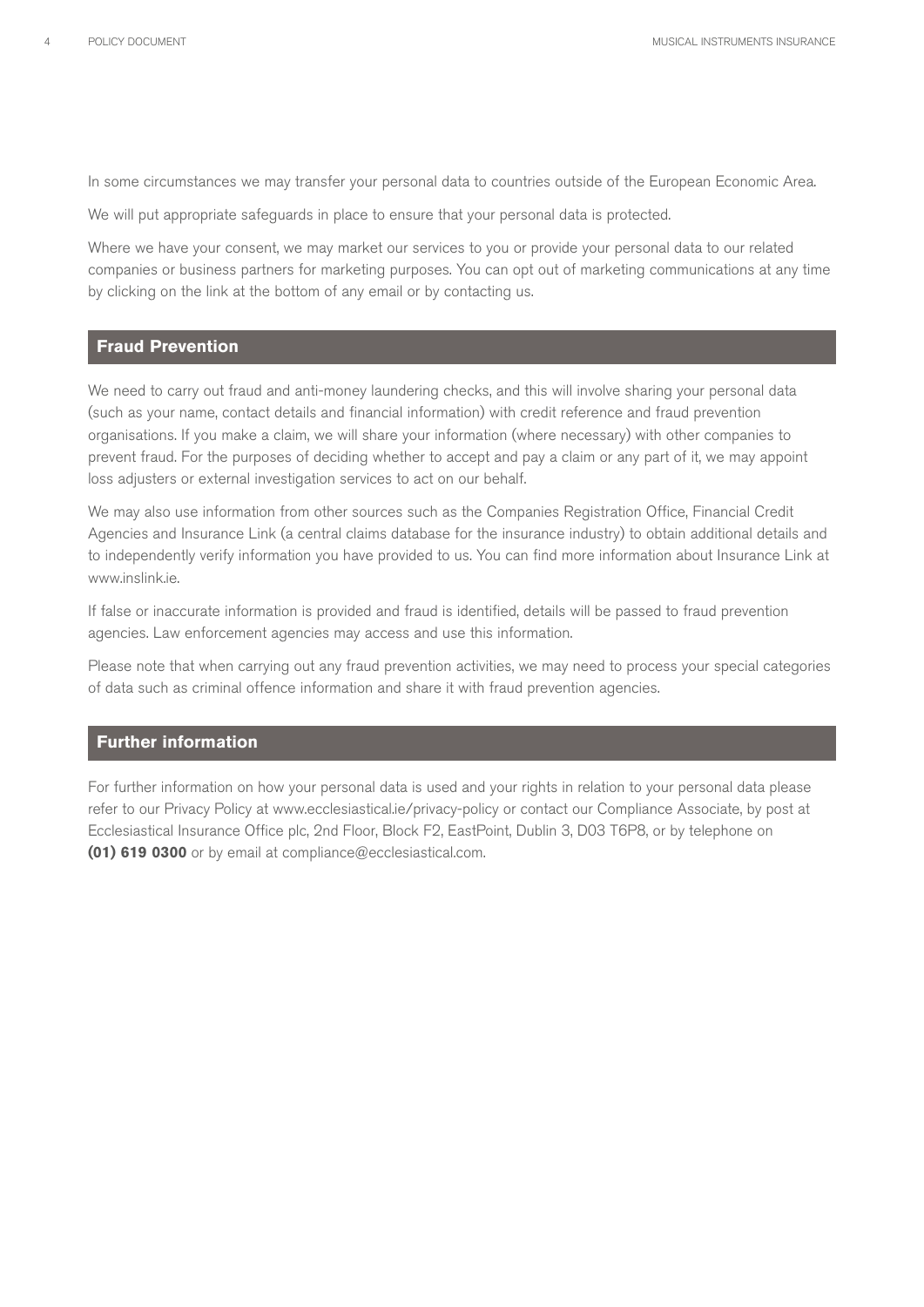# Claims service and contact numbers

At Ecclesiastical, we like to keep claims simple.

When you claim, we'll look at your cover to see how we can best help you. We'll work swiftly, and deal with your claim fairly. If we can resolve your claim when you first contact us, we will. But if it's a little more complicated, we'll make sure you always know what's going on. We'll also give you direct access to the expert claims handler dealing with your claim, who will be able to make key decisions about your claim.

We'll take a proactive approach to protecting your interests against third party legal liability claims, and we'll always consult you before making any admission of liability.

# Making your claim

If you wish to report a new claim or discuss an existing claim during office hours (Monday to Friday 9am to 5pm) please call

### **01 619 0300**

### **Outside of business hours please call 1890 252 877**

(this 24 hour claims helpline is managed by ProAdjust limited)

Please note that charges for Lo-call numbers may vary if you call from a mobile phone.

The action to be taken by the policyholder in the event of any incident which may give rise to a claim is shown in the Claims conditions.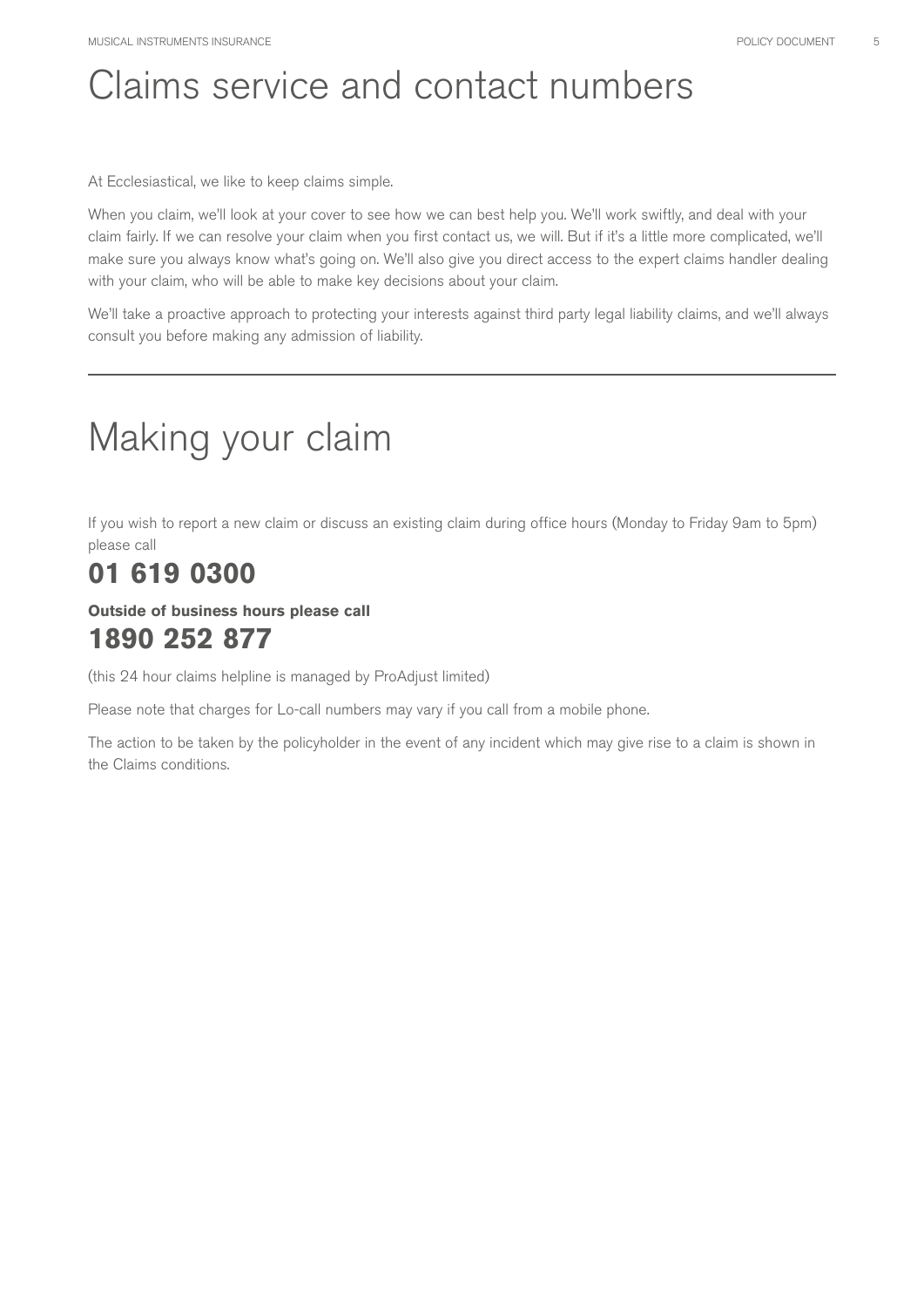# General information

### **Complaint handling procedures**

If you are unhappy with our products or service, please contact us as soon as possible.

You can complain in writing or verbally at any time to:

Ecclesiastical Insurance Office plc,

2nd Floor, Block F2, Eastpoint, Dublin 3,

D03 T6P8

Tel: 01 619 0300 Email: complaints@ecclesiastical.com

### **Ecclesiastical - Our promise to you**

- We will investigate your complaint and provide you with the name of your point of contact in relation to your complaint.
- We will keep you informed of the progress of your complaint with regular written updates on the progress of our investigation at intervals no greater than 20 business days.
- We shall attempt to investigate and fully resolve your complaint within 40 business days and will furnish you with the findings of our investigation into your complaint within five business days of completion of our investigation.
- We will use feedback from your complaint to improve our service.

If you're not entirely satisfied with our handling of and final response to your complaint, or if we have not completed our investigation in 40 business days, we'll inform you of your right to take your complaint to the Financial Services and Pensions Ombudsman.

The Financial Services and Pensions Ombudsman,

Lincoln House, Lincoln Place, Dublin 2 D02 VH29

Tel: 01 567 7000 Email: info@fspo.ie Website: www.fspo.ie

The Financial Services and Pensions Ombudsman can investigate complaints from all customers, except limited liability companies which have a turnover of €3m and above.

This complaints handling procedure does not affect your right to take legal proceedings.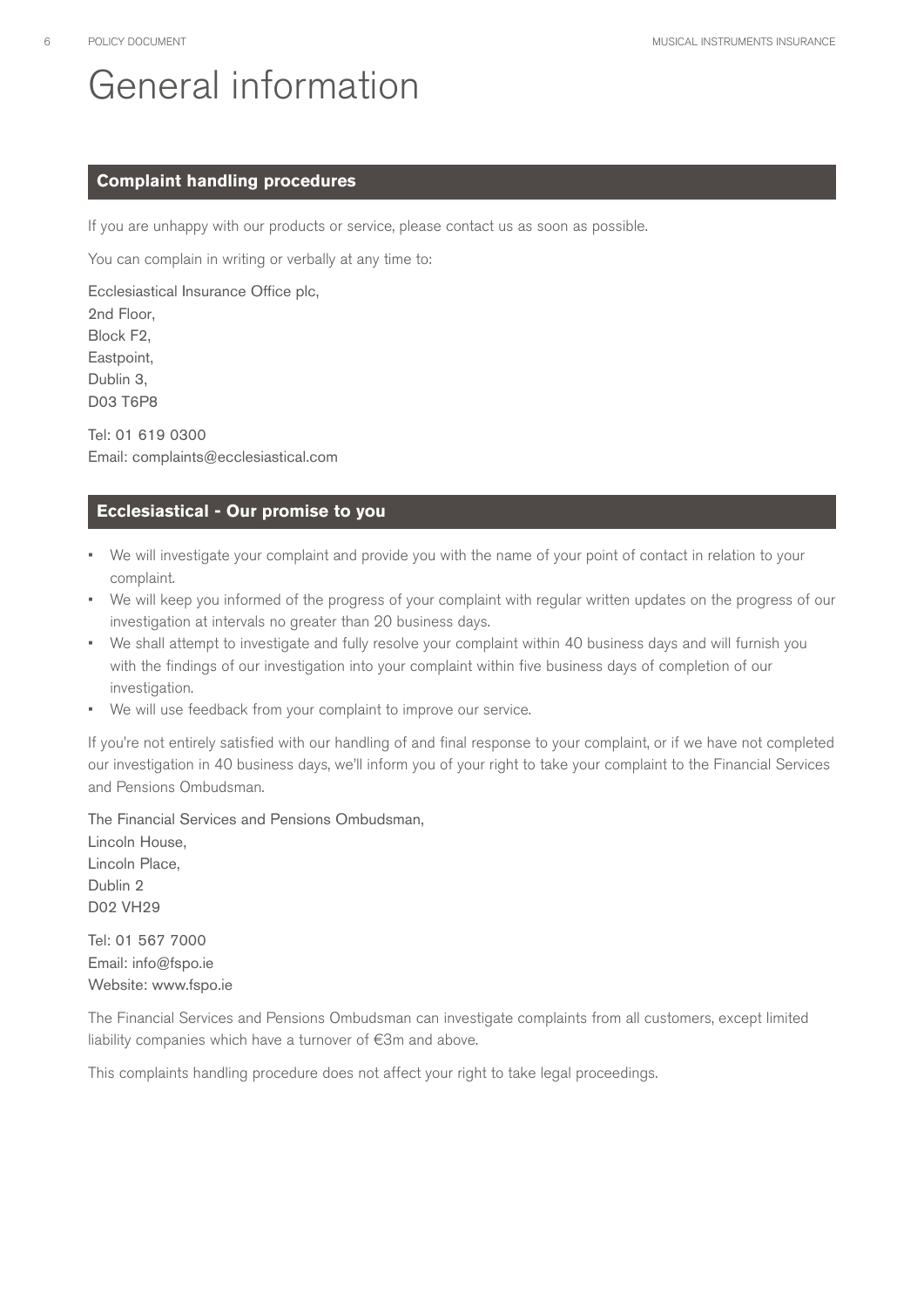### **The Insurance Compensation Fund**

This was established under the Insurance Act 1964 amended by the Insurance (Amendment) Act 2011. The fund is designed to facilitate payments to policyholders in relation to risks in Ireland where an Irish-authorised non-life insurer or a non-life insurer authorised in another EU Member State goes into liquidation or administration. Not all policyholder liabilities are covered by the fund. A sum due to a commercial policyholder may not be paid out of the fund unless the sum is due in respect of the liability to an individual.

For further information on the scheme you can visit the website at www.centralbank.ie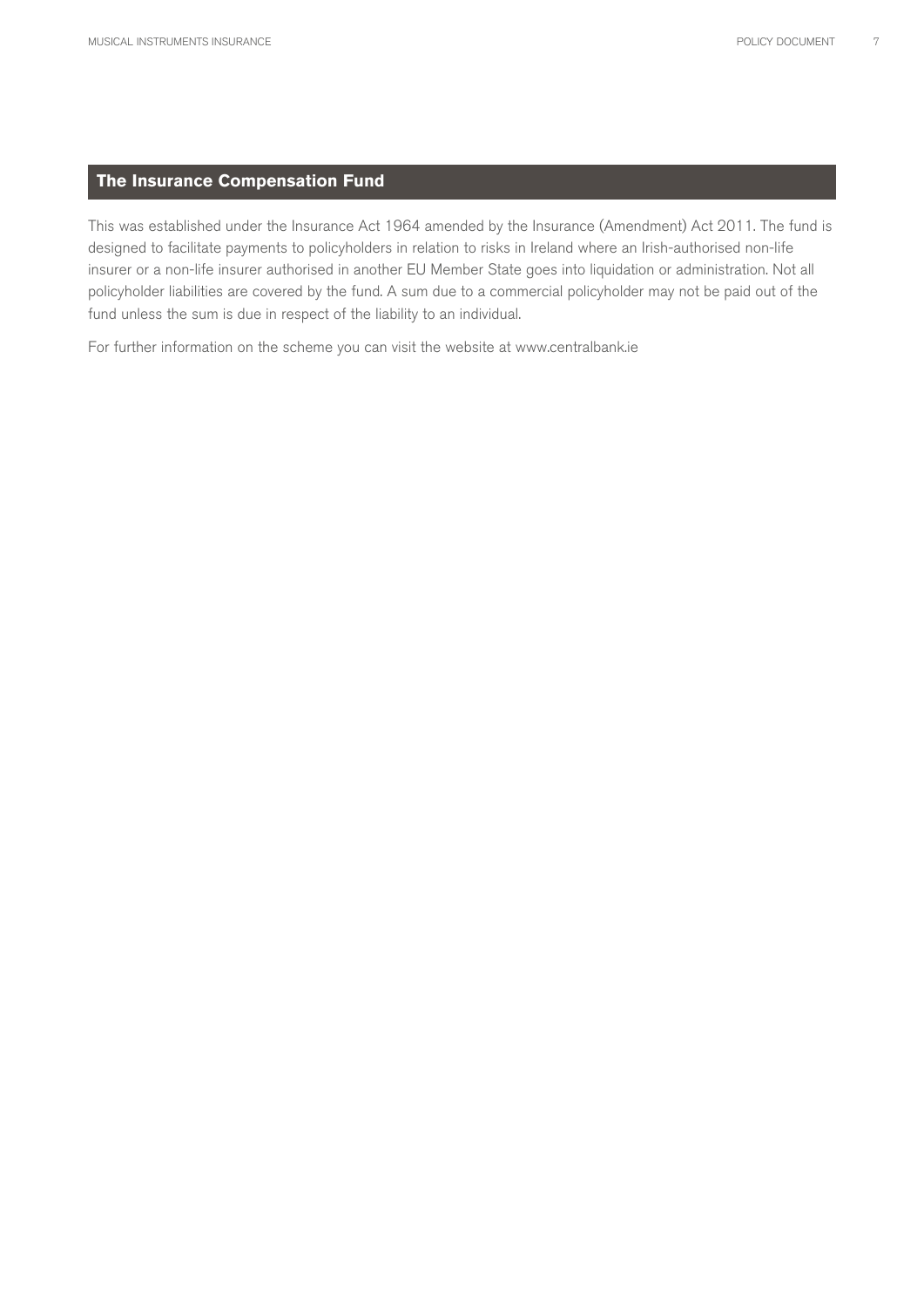# **Definitions**

Words shown in bold type have the same meaning wherever they appear in this **policy**.

### *Amount insured*

means the most we will pay as shown in the schedule.

### *Damage*

means physical loss, destruction or damage, including theft.

### *Endorsement*

means a change to the terms of the **policy**, endorsements will be shown in the schedule.

### *Excess*

means the amount you must bear as the first part of each agreed claim.

### *Geographical limits*

means Republic of Ireland Northern Ireland England Scotland Wales the Channel Islands and the Isle of Man.

### *Insured equipment*

means any

- a. musical instrument or musical equipment or
- b. collection of vinyl records, CD's or music related memorabilia

specified in the schedule, which you own or are responsible for and which are normally kept at the address shown in the schedule.

### *Loaned*

means the temporary transfer of insured equipment up to the value of €25,000 into the care, custody or control of any person with your permission.

### *Musical accessories*

means items used to play or tune the *insured equipment* with an individual replacement value between €10 and €350. This does not include replaceable items including strings, reeds and drumheads attached to the instrument.

### *Period of insurance*

means the period when the **policy** is in force. This is shown in the schedule.

### *Policy*

means this insurance document, including the schedule and any endorsements.

### *We/us/our/company*

means Ecclesiastical Insurance Office plc.

### *You/your*

means the insured person over 18 years of age, band, organisation or orchestra named in the schedule.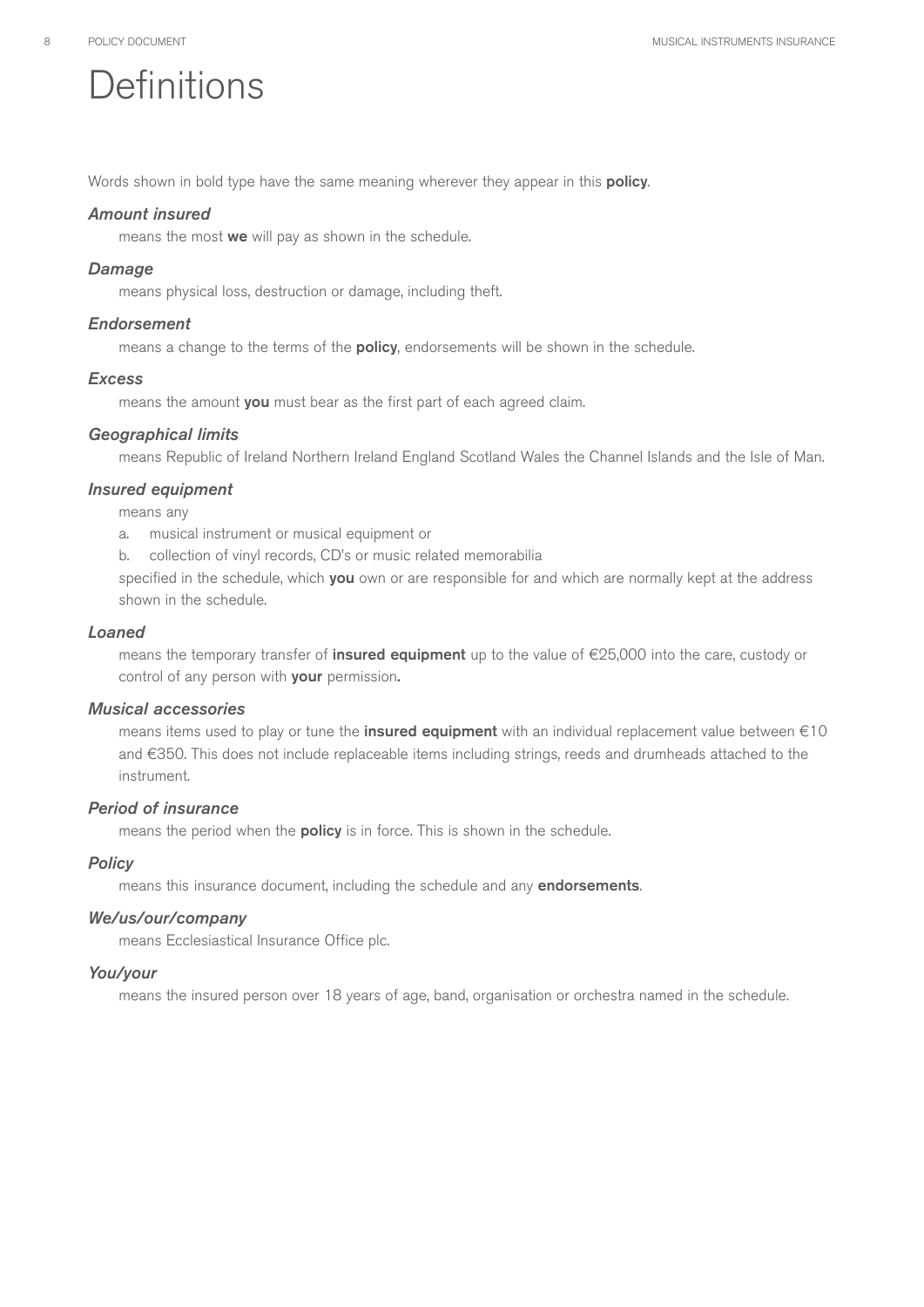### Insuring clause

This policy document and the schedule including all clauses applied to the **policy** shall together form the **policy** and be considered as one document

In consideration of payment of the premium we will provide insurance against loss destruction damage injury or liability (as described in and subject to the terms conditions limits and exclusions of this policy or any section of this policy) occurring or arising in connection with your insured equipment during the period of insurance or any subsequent period for which we agree to accept a renewal premium

### **Insurance Act 1936**

All moneys which become payable by the **Company** under the policy shall in accordance with Section 93 of the Insurance Act 1936 be payable and paid in the Republic of Ireland

### **Stamp Duty**

The appropriate stamp duty has been or will be paid to the Revenue Commissioners in accordance with Schedule 1 of the Stamp Duties Consolidation Act 1999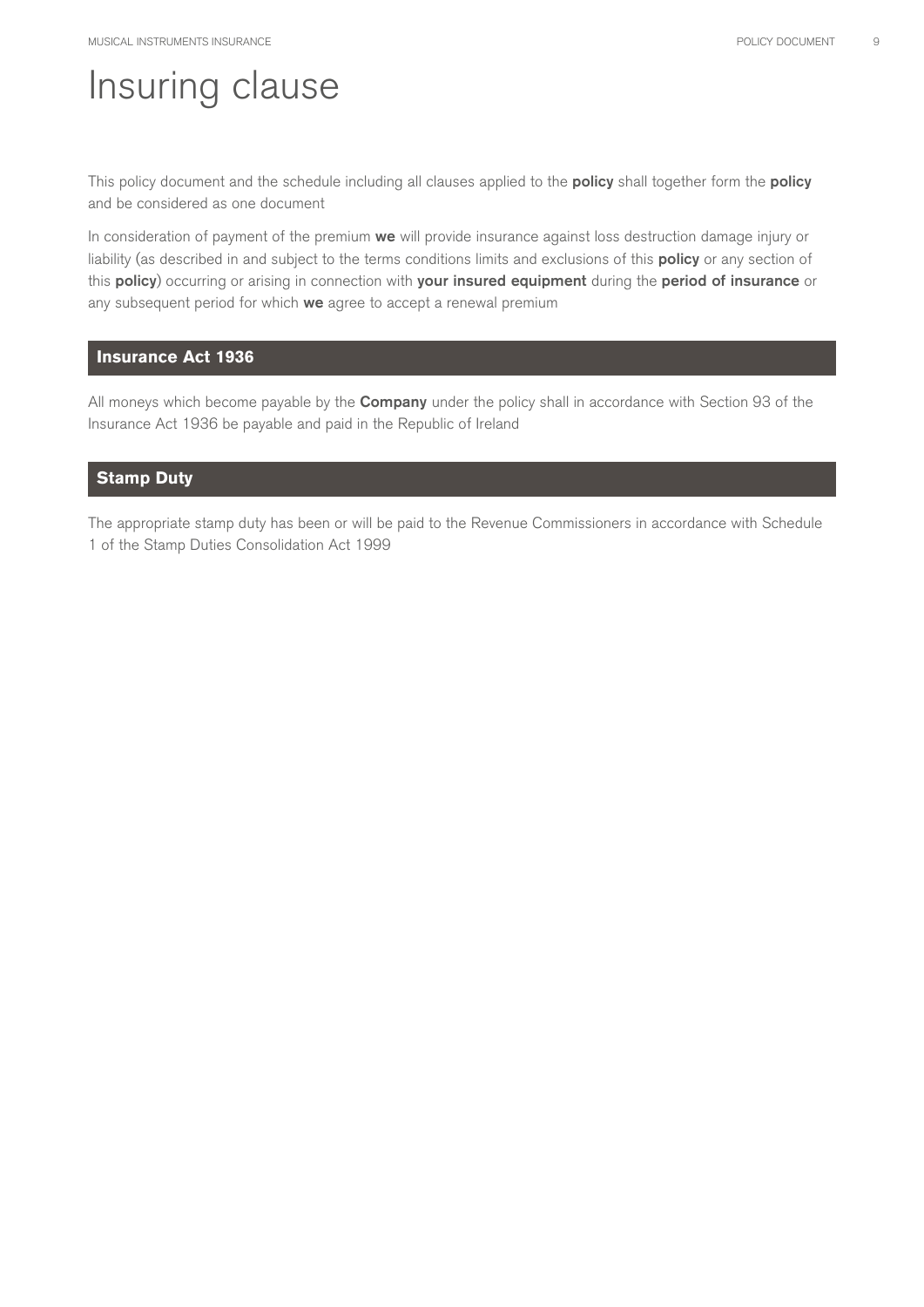### General conditions

The following conditions apply to the whole of this **policy**.

### **1 Information about you**

We have based this policy on the information provided to us by you. It is therefore important that you take reasonable care to provide us with correct information if we ask you a question.

### **2 Incorrect information**

If you do give us information that is incorrect:

- a. we can avoid the policy if you deliberately or recklessly gave us incorrect information. This means we can treat the **policy** as if it never existed and refuse to pay all claims. You will have to pay back any payment we have already made. We can keep the premium; or
- b. if you were careless in giving us the information, we can:
	- i. avoid the **policy** if we would not have entered into the **policy**. This means we can treat the **policy** as if it never existed and refuse to pay all claims. You will have to pay back any payment we have already made. However, we will return the premium;
	- ii. amend the terms of the policy if we would only have entered into it on different terms if you had given us accurate information. Those terms will apply from the start of the period of insurance; or
	- iii. reduce the amount we pay for a claim if we would have charged a higher premium. The amount we pay will be the same proportion that the actual premium charged bears to the premium we would have charged. For example, if we would have charged twice the premium, we will pay half of any claim.

We may apply both ii. and iii. above.

### **3 Changes to your information**

We will provide you with a document entitled 'Statement of Fact'. You must tell us if any of the information you have provided changes

This includes any changes to the following:

- (a) any amount or limit in the schedule
- (b) the criminal record of anyone insured under the **policy**

We will then let you know if we need to make any changes to the terms of the policy or the premium

If you do not let us know about any changes we can apply the remedies set out above in condition 2 Incorrect information.

### **4 Cancellation**

### (a) Your right to cancel in the cooling-off period

You have 14 working days from receiving the policy to write to the sender confirming that you do not wish to continue. No charge will be made and any premium you have already paid will be refunded

### (b) Your right to cancel after the cooling-off period

If you do not cancel the policy within the 14 day cooling-off period mentioned above the policy is in force and you are committed to pay the premium

However you can still cancel the policy providing you give us notice in writing

As long as you have not made a claim you will receive a refund of the part of *your* premium which covers the cancelled period providing this exceeds €15

If you have made a claim then the full annual premium is due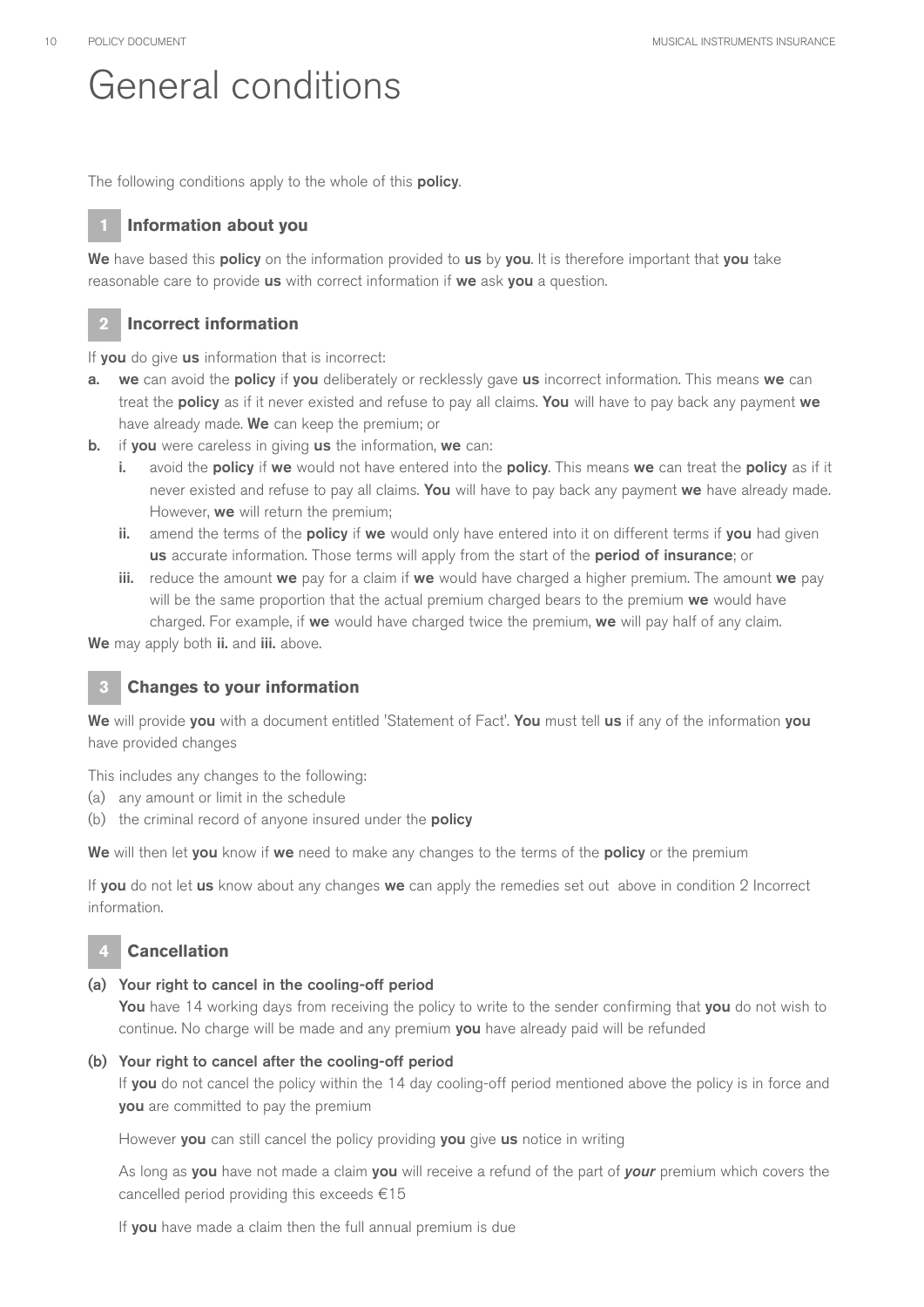### (c) Our right to cancel

### (1) Non-payment of premium

### (i) If *you* do not pay your premium by instalments

Unless otherwise agreed with us we will not provide cover under this policy unless you pay the premium by the due date.

If you do not pay the premium by the due date we will send notice of the outstanding premium to you and give you a further period of at least 14 working days from the due date in which to pay the outstanding amount

If payment is still not received in the timescale we have advised the policy is cancelled from the outset

#### (ii) If you pay your premium by instalments

Unless otherwise agreed with us we will not provide cover under this policy unless you pay the first instalment of premium when requested

If the first instalment of premium is not received the policy is cancelled from the outset

If you pay the first instalment of premium but default on any subsequent instalments we may cancel the policy with effect from the date the first outstanding instalment was due by notifying you in writing

If your instalment plan is provided by us we will send notice of any outstanding instalment to you and advise the date when we will re-present our payment request to the bank

This will not be less than 14 working days from the date on which our payment request was originally presented

We will not cancel the policy for failure to pay the premium or any instalment of premium if such failure is due to error on our part or on the part of your insurance intermediary bank or building society

### (2) Other cancellation rights

In addition to **our** rights under

- (i) Non-payment of premium above and
- (ii) Incorrect information and Fraudulent claims conditions

we have the right to cancel your policy at any time by giving you at least 14 working days' notice in writing sent by Registered post to your last known address where we have a valid reason for doing so

Our cancellation letter will set out the reason why we are cancelling your policy

Valid reasons for cancelling your policy may include but are not limited to

- (a) circumstances which are outside **our** reasonable control for example
	- where the law requires that we cancel your policy
	- where the continuation of your policy would result in us breaching any applicable law or regulation that applies to your policy
- (b) you receiving a criminal conviction which results in a custodial sentence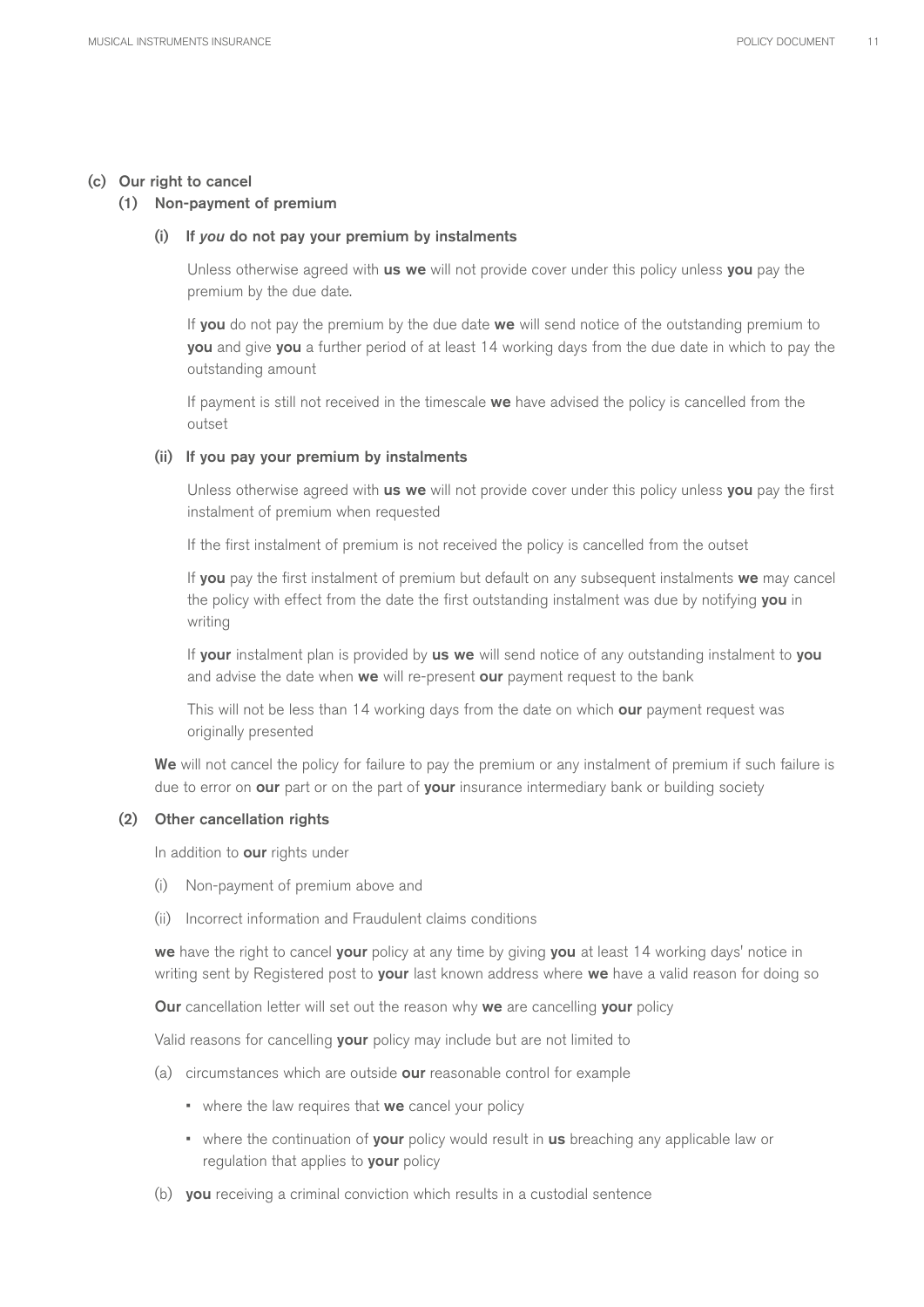If we cancel your policy for a valid reason in accordance with our rights under  $(2)$  above and you do not pay your premium by instalments we will refund the part of your premium which relates to the period remaining under your policy which has been cancelled by us

### **5 Assignment**

You shall not assign any of the rights or benefits under this policy or any section of this policy without our prior written consent

We will not be bound to accept or be affected by any notice of trust charge lien or purported assignment or other dealing with or relating to this **policy** or any section of this **policy**.

### **6 Sanctions**

We shall not provide any cover under this policy, or be liable to pay any claim or provide any benefit, to the extent that the provision of such cover, payment of such claim or provision of such benefit would expose us to

- a. any sanction, prohibition or restriction under United Nations resolutions, or
- b. the trade or economic sanctions, laws or regulations of the European Union, United Kingdom or United States of America.

If any such sanction prohibition or restriction takes effect during the **period of insurance you** or we may cancel that part of this **policy** which is affected with immediate effect by giving such notice in writing.

In such circumstances we shall return a proportionate premium for the unexpired period of cover provided no claims have been paid or are outstanding.

### **7 Multiple policyholders**

The most we will pay is the relevant amount shown in the schedule.

If more than one insured is named in the schedule, the total amount we will pay will not exceed the amount we would be liable to pay to any one of you.

You agree that the insured named in the schedule, or if there is more than one insured named in the schedule the first of them, is authorised to receive all notices and agree any amendments to the **policy**.

### **8 Preventing Damage**

You must take reasonable care to:

- a. maintain any property covered under the **policy** in good condition and repair; and
- b. prevent or minimise any damage that would be covered under the policy.

We will not cover any damage arising while you are not in compliance with this condition. This does not apply if you can prove that the non-compliance had no impact on the damage.

### **9 Arbitration**

If any difference shall arise under this **policy** such difference shall be referred to an Arbitrator to be appointed by the parties in accordance with the statutory provisions in force at the time.

Where any difference is by this condition to be referred to arbitration the making of an award shall be a condition precedent to any right of action against us.

Claims not referred to arbitration within 12 calendar months from the date of disclaimer of liability shall be deemed to have been abandoned.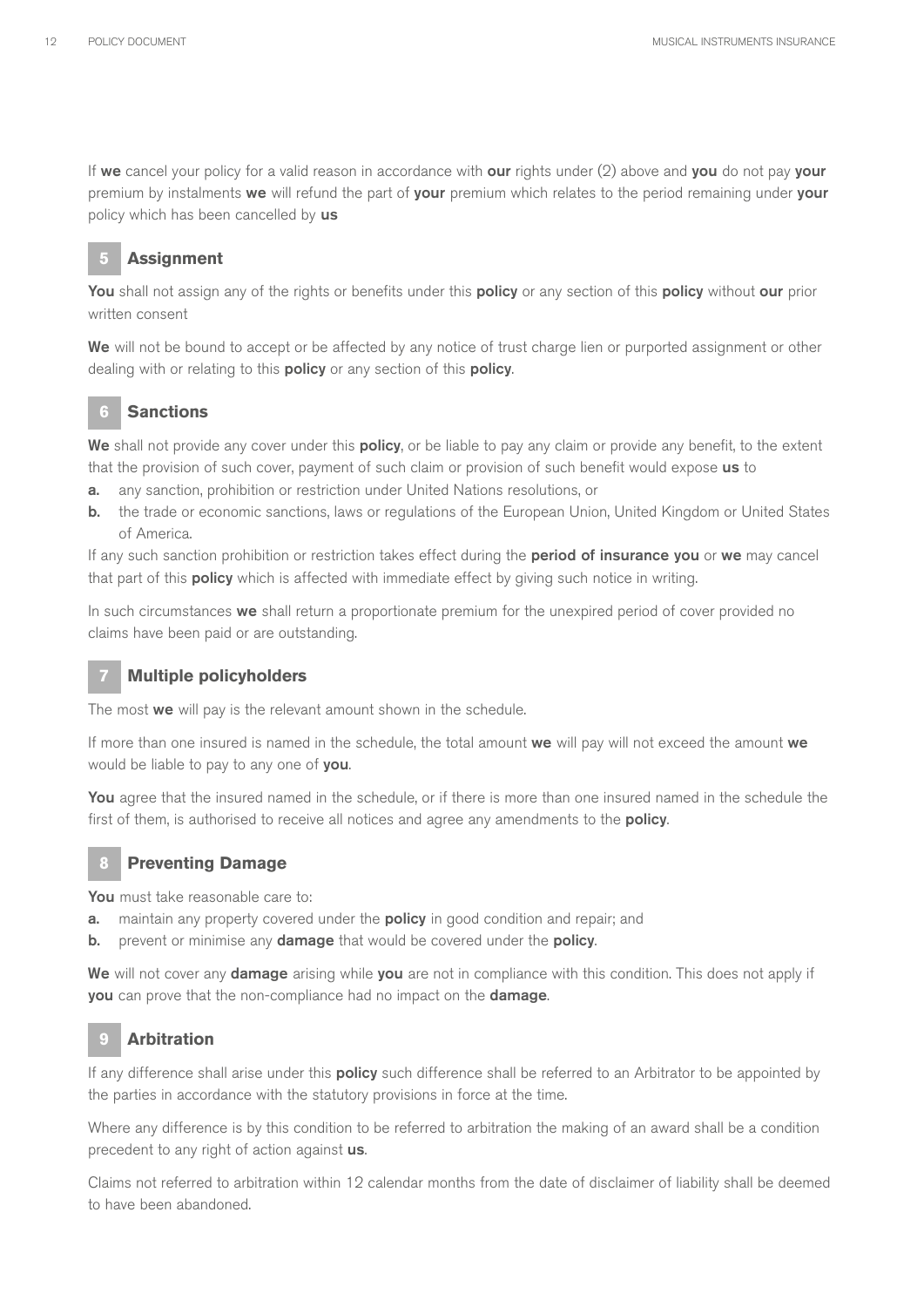### **10 Law applicable**

This **policy** shall be governed by and construed in accordance with the law of the Republic of Ireland.

### **11 Changes to premium**

If you make a change in the policy cover and this results in a charge or a refund for the period up to the renewal date of the **policy** then such charge or refund will only be made by us if it exceeds  $€15$ .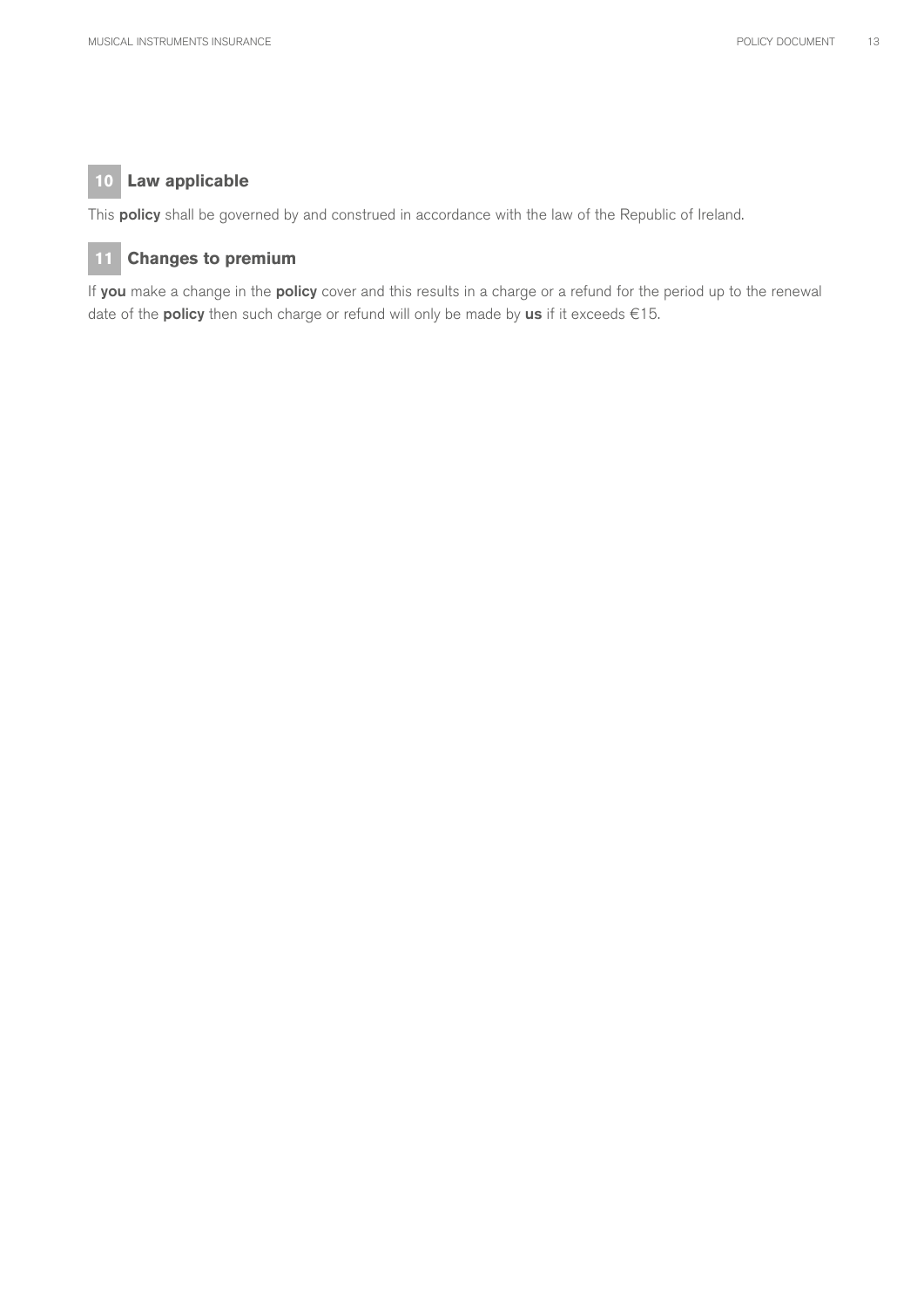### General exclusions

This policy does not cover the following:

### **1 Other insurances**

Property or liability more specifically insured under another policy.

### **2 Radioactive contamination**

Loss damage liability or expense directly or indirectly caused by or contributed to by or arising from:

- (a) ionising radiation from or contamination by radioactivity from any nuclear fuel or from any nuclear waste or from the combustion of nuclear fuel;
- (b) the radioactive toxic explosive or other hazardous or contaminating properties of any nuclear installation reactor or other nuclear assembly or nuclear component thereof;
- (c) any weapon or device employing atomic or nuclear fission and/or fusion or other like reaction or radioactive force or matter;
- (d) the radioactive toxic explosive or other hazardous or contaminating properties of any radioactive matter; Part (d) does not extend to radioactive isotopes other than nuclear fuel or nuclear waste when such isotopes are on the property insured and are being prepared stored or used in the normal course of operations by you for the commercial agricultural medical scientific or other similar peaceful purposes for which they were intended;
- (e) any chemical biological bio-chemical or electromagnetic weapon.

However this exclusion does not apply to losses arising from naturally occurring radioactive gases released from the earth such as Radon.

### **3 War**

Loss or damage directly or indirectly occasioned by happening through or in consequence of war invasion act of foreign enemy hostilities (whether war be declared or not) civil war rebellion revolution insurrection or military or usurped power.

### **4 Terrorism**

### Definition specific to this exclusion

### *Act of terrorism*

means an act including but not limited to the use of force or violence and/or the threat thereof of any person or group(s) of persons whether acting alone, or on behalf of or in connection with, any organisation(s) or government(s) committed for political, religious, ideological or similar purposes, including the intention to influence any government and/or to put the public or any section of the public in fear.

Any loss damage cost or expense directly or indirectly caused by contributed to by resulting from or arising out of or in connection with any **act of terrorism** regardless of any other cause or event contributing concurrently or in any other sequence to the loss.

This insurance also excludes loss, damage, cost or expense of whatsoever nature directly or indirectly caused by, resulting from or in connection with any action taken in controlling, preventing, suppressing or in any way relating to any act of terrorism.

If we allege that by reason of this exclusion any loss, damage cost or expense is not covered by this policy the burden of proving the contrary shall be upon you.

### **5 Electronic data**

Any claim where the **damage** or liability is caused electronically or digitally, including by any hack, computer virus or other form of cyber attack.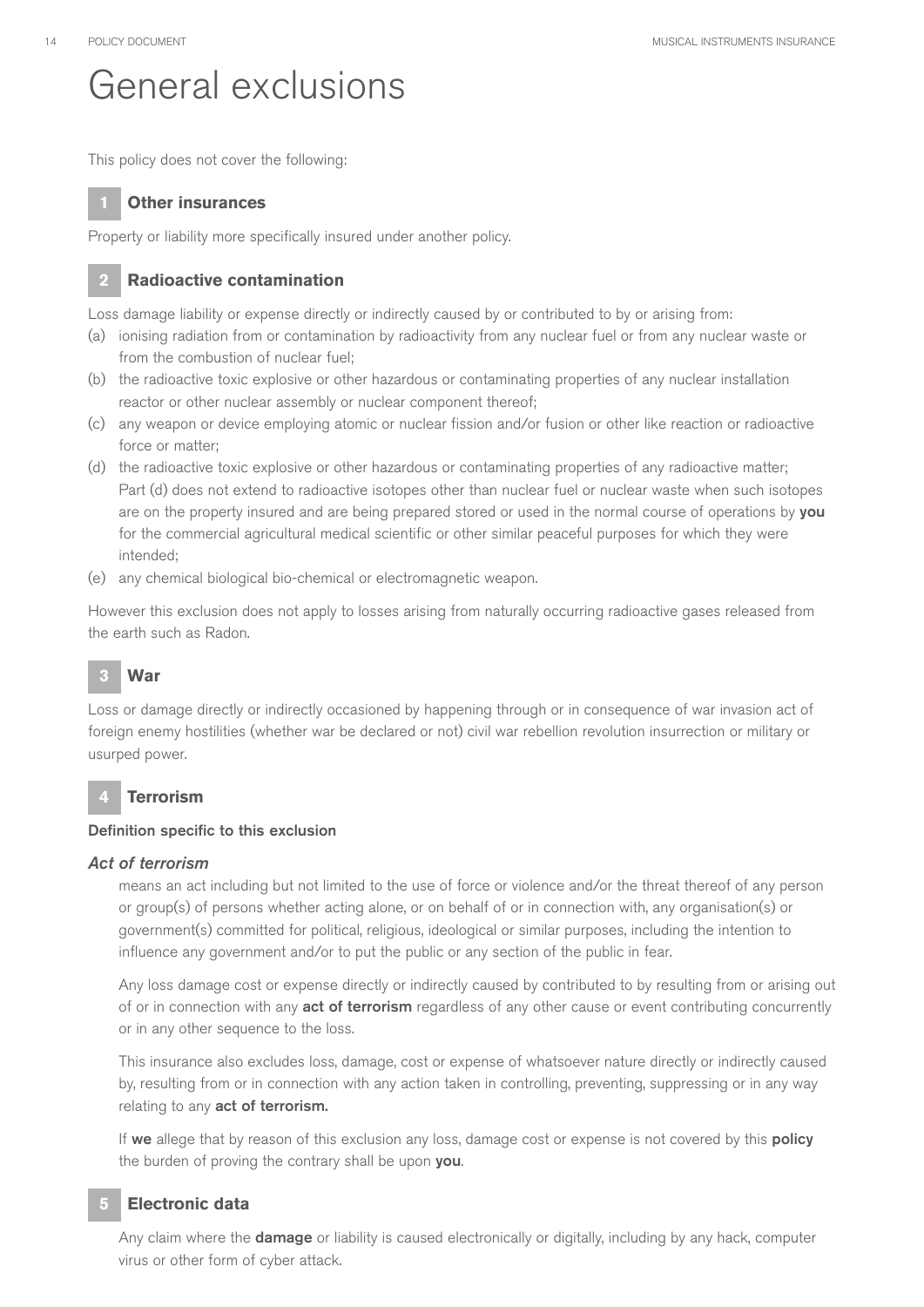### Claims conditions

The following claims conditions apply to the whole of this **policy**.

### **1 Telling us**

If you need to make a claim, it is important that you let us know as soon as possible. If you need to make a claim, please call the number on page (5).



### **2 Telling the Gardaí**

If the loss or **damage** has been caused by theft, vandalism or any illegal act, you must tell the Gardaí as soon as is reasonably possible.

### **3 Liability for injury or property damage**

If you receive any letter or legal document claiming you are liable for causing:

- a. an injury to someone else; or
- b. damage to someone else's property;

you must let us know immediately.

### **4 Admitting liability**

We will not cover your liability to anyone else if you admit you are liable, make any offer or enter into negotiations without our agreement.

### **5 Controlling claims**

If a claim is made against you that is covered under the policy, we can take over the handling of that claim. This includes deciding on any settlement or how to defend the claim.

### **6 Providing information**

- a. For any individual instruments insured for more than  $E25,000$  you must provide a written valuation, this must be dated less than 5 years before the start of the period of insurance. You must provide this at your expense.
- b. For other items, we might ask you to provide reasonable evidence of the value of any items lost or damaged, or for any other information relating to a claim. This could include, for example, receipts, invoices, valuations or photographs as proof of ownership. We will pay the reasonable costs of providing any such evidence or information.

We can refuse to cover a claim unless you provide us with any information or evidence we reasonably ask for.

### **7 Damaged insured equipment**

You must retain any insured equipment that has been damaged to allow us to inspect it.

### **8 Salvage**

Where we have covered any property that has been damaged we can keep the damaged item (known as salvage). You cannot abandon any property to us.

### **9 Recovering from others**

Sometimes it may be possible to recover amounts we have paid under the policy from a third party. You must provide us with all reasonable assistance to make a recovery. We will do this in your name but at our expense.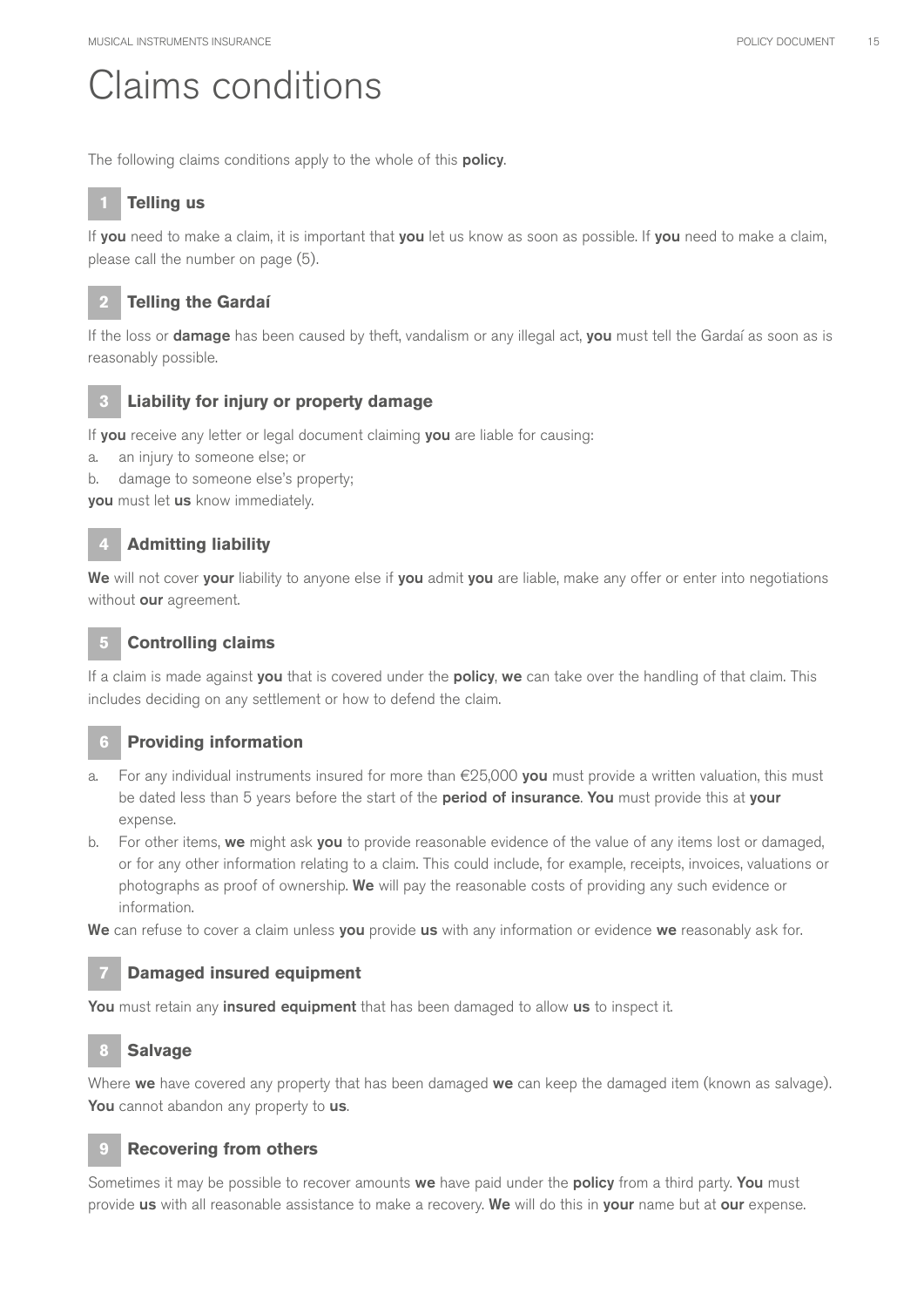### **10 Recovered property**

If your property is recovered after we pay a claim, we will be entitled to the ownership of the property. However, we will give you the option to buy it back from us within 60 days of its recovery and in such circumstances we will charge you:

- a. the amount that we paid for your claim; and
- b. any loss adjusters fees we paid in dealing with your claim; and
- c. any further expenses that we have incurred in recovering the property.

### **11 Fraudulent claims**

If a claim made by you or anyone acting on your behalf or any other person claiming to obtain benefit under this policy is fraudulent or exaggerated whether ultimately material or not or if any damage is caused by your wilful act or with your connivance we may at our option

- (a) repudiate the claim
- (b) recover any payments already made by **us** in respect of the claim
- (c) cancel the policy from the date of the fraudulent act

If we cancel the policy we will notify you in writing by registered post to your last known address

### **Travel by airline**

Whilst travelling by airline you must take all reasonable action to ensure any damage which is the responsibility of the airline is accepted by them. This includes the following actions required by you:

- a. check the instrument before leaving the departure lounge;
- b. check the instrument upon arrival at **your** destination airport or transfer airport and before leaving the baggage reclaim area;
- c. notify the airline staff immediately, and before leaving the airport, of any **damage**; and
- d. comply with any instructions the airline staff give you including those relating to obtaining and completing a property irregularity or damage report.

### **13 Travel by other forms of public transport**

If your insured equipment is lost whilst you are travelling by bus, train or other form of public transport you must take all reasonable action to ensure the loss is investigated by the relevant transport authority. This includes the following actions required by you:

- a. notify the public transport authority within 24 hours and comply with any instructions they give you to follow their lost property procedures;
- b. request that any CCTV footage which may be available to help the investigation is checked promptly, before it is deleted from the CCTV system.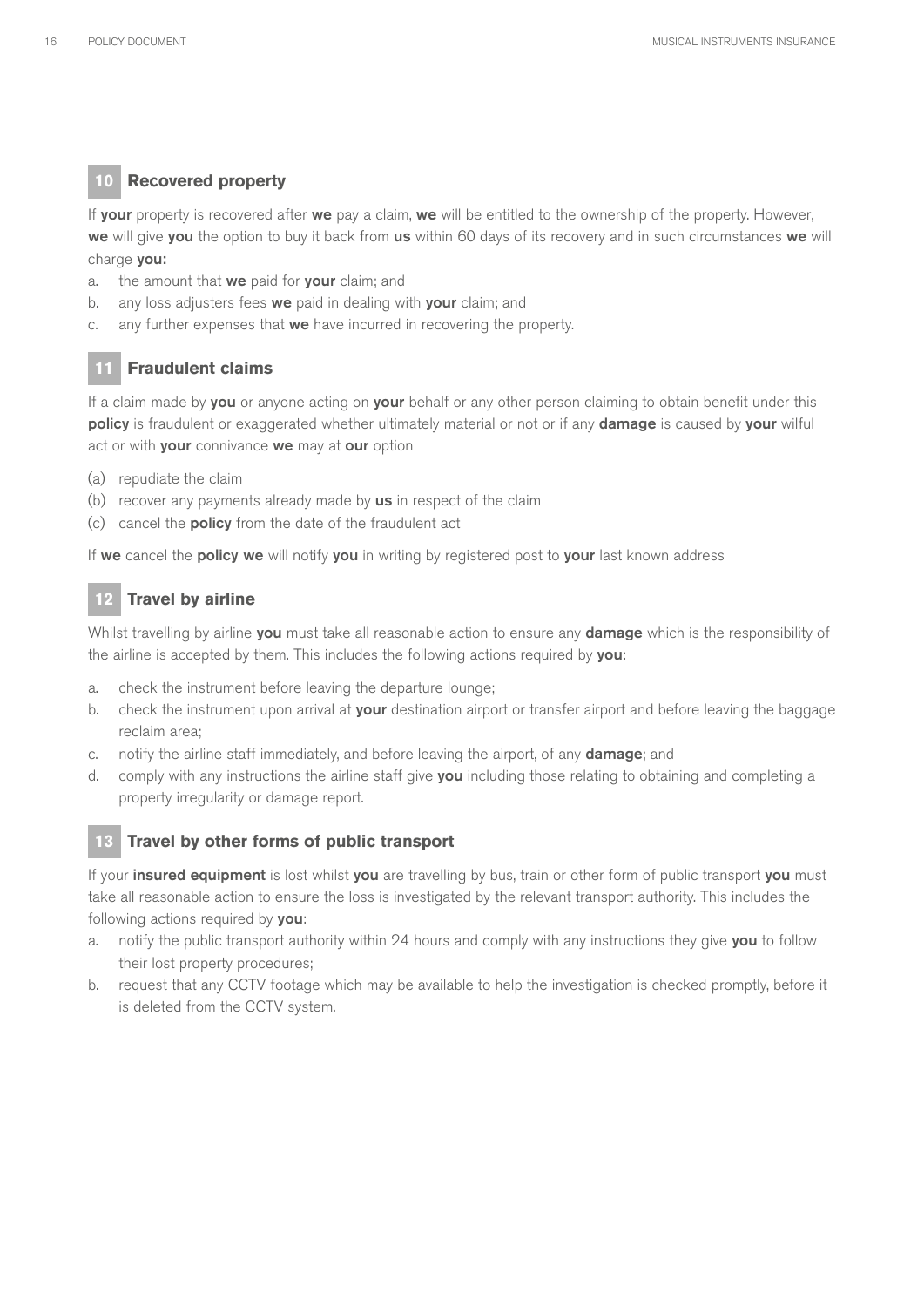# Section 1 – Musical instruments

### **What is covered**

We will insure you against damage occurring within the geographical limits during the period of insurance to insured equipment and musical accessories whilst being used or stored by you or whilst loaned.

### **Additional cover**

### **1. Additional instruments**

We will also insure you against damage occurring within the geographical limits during the period of insurance to any additional musical instruments not insured under any other insurance policy that you become legally responsible for whilst being used, stored or transported by you providing that you tell us the additional value within 14 days and pay the appropriate premium.

The most we will pay for additional musical instruments during the **period of insurance** is  $\epsilon$ 3,500.

### 2. Alternative hire costs

We will also insure you for the necessary and reasonable cost of hiring an equivalent alternative musical instrument where your insured equipment is awaiting repair or replacement following damage for which payment has been made or liability admitted by us under this policy.

We will only pay hire costs if the instrument is required so that you can participate in a lesson or performance scheduled before the **damage** occurred.

The most we will pay for alternative hire costs during the **period of insurance** is  $\in$ 1,000.

### **3. Transportation costs**

We will also insure you for the necessary and reasonable costs of travel, postage or courier fees to transport your insured equipment to and from a repairer following damage for which payment has been made or liability admitted by us under this policy.

The most we will pay for travel, postage or courier fees during the **period of insurance** is  $\epsilon$ 250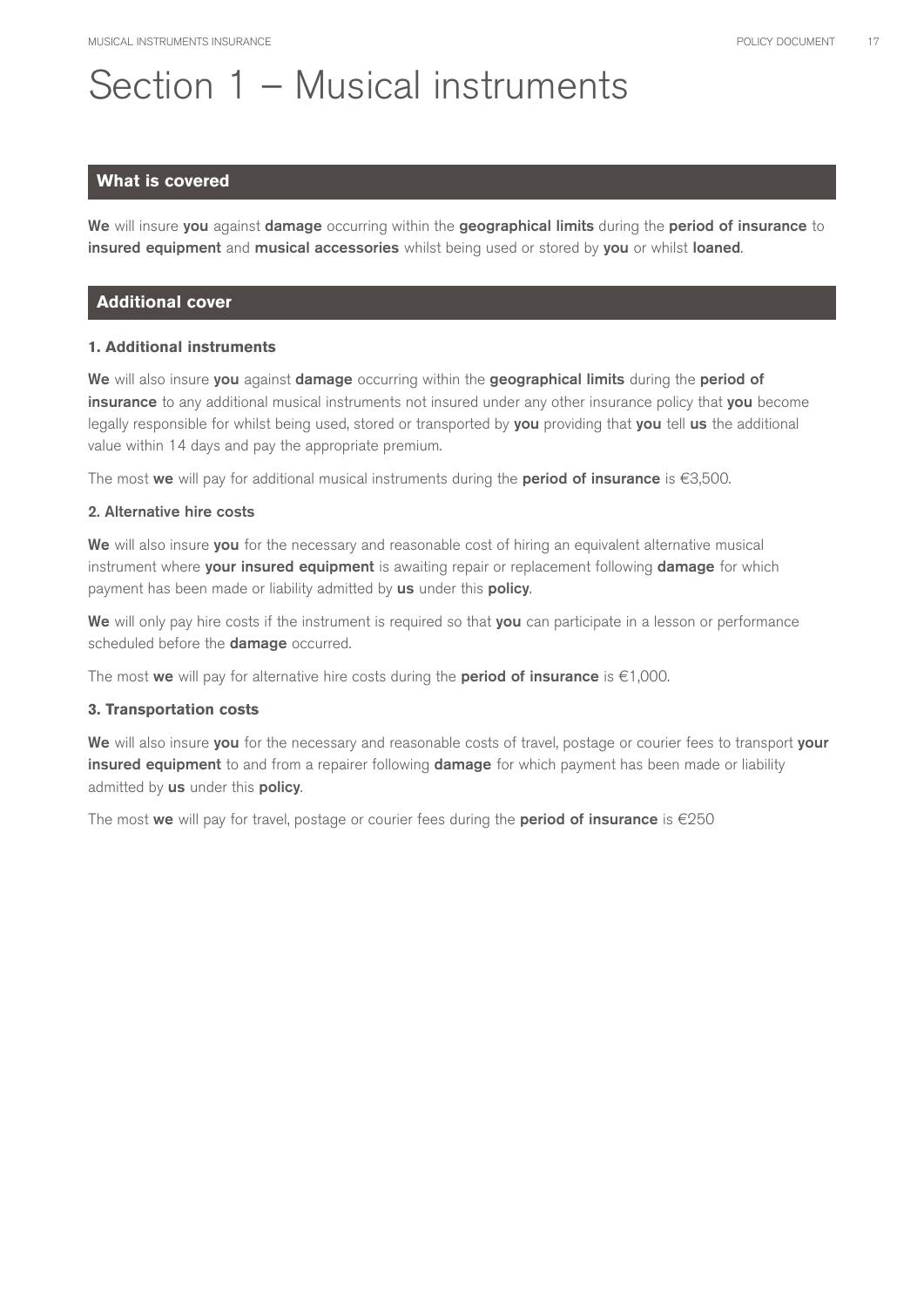### **What is not covered**

We will not make any payment for:

- 1. the excess shown in the schedule.
- 2. damage to replaceable items including strings, reeds and drumheads fitted to the instrument;
- 3. damage to any computer equipment or laptop other than insured equipment or your musical accessories;
- 4. theft from any unattended premises unless all doors and all ground and basement level opening windows and any upper floor opening windows or skylights accessible from roofs, balconies, fire escapes, canopies, downpipes and other features of the building have been securely locked and the theft involves entry to, or exit from the premises by forcible and violent means;

This does not apply to your insured equipment which has been left at any school, classroom or storeroom under the direction of an educational authority or rehearsal room, concert hall, examination room or music venue under the direction of the music organiser, conductor or examiner for less than 48 hours;

- 5. theft by any person to whom you have loaned the insured equipment or musical accessories;
- 6. damage to your insured equipment or your musical accessories while stored at any private residence which is rented, let or sublet by you to another person, unless it involves entry to, or exit from the premises by forcible and violent means;
- 7. damage to your insured equipment or your musical accessories while stored at any property which has been left unoccupied for more than 60 consecutive days;
- 8. damage caused by wear and tear, rot, fungus, mould, vermin or infestation, or any gradually operating cause;
- 9. damage caused to your insured equipment or your musical accessories while being worked on, maintained, repaired, inspected or cleaned;
- 10. damage occurring during transit by vehicle unless the insured equipment is packed securely in a protective case designed to be used with the **insured equipment** or is packed by a professional transit company;
- 11. damage caused by dryness, humidity, dampness, condensation, frost, dust, pollution, contamination, shrinkage or being exposed to light or extreme temperatures;
- 12. any reduction in the value of an item that has not suffered **damage** because it forms part of a pair or set;
- 13. damage to any electrical or mechanical equipment directly resulting from its own breakdown, explosion or collapse;
- 14. any failure by any equipment, including any hardware or software, to correctly recognise any given date or to process any data or to operate properly due to any failure to correctly recognise any given date;
- 15. confiscation, nationalisation, requisition or destruction of or **damage** to property by or under the order of any government or public or local authority;
- 16. damage caused to your insured equipment while left in any unattended vehicle, unless unattended vehicle cover is shown as included in the schedule;
- 17. deliberate damage to or neglect of your insured equipment by you;
- 18. damage arising from your failure, to follow the maker's or manufacturer's guidelines and instructions for the proper care and use of your insured equipment or your musical accessories;
- 19. any repair or replacement following **damage** that was not authorised by us;
- 20. the cost of any routine repair, inspection, maintenance, cleaning or adjustment where no damage has occurred;
- 21. any loss of use or expense incurred through not being able to use your insured equipment or your musical accessories following damage but this clause does not apply to the cover provided under this policy for alternative hire costs;
- 22. damage arising from any manufacturing or design fault or inherent defect in your insured equipment or your musical accessories;
- 23. damage arising from customisation or upgrades made to your insured equipment or your musical accessories;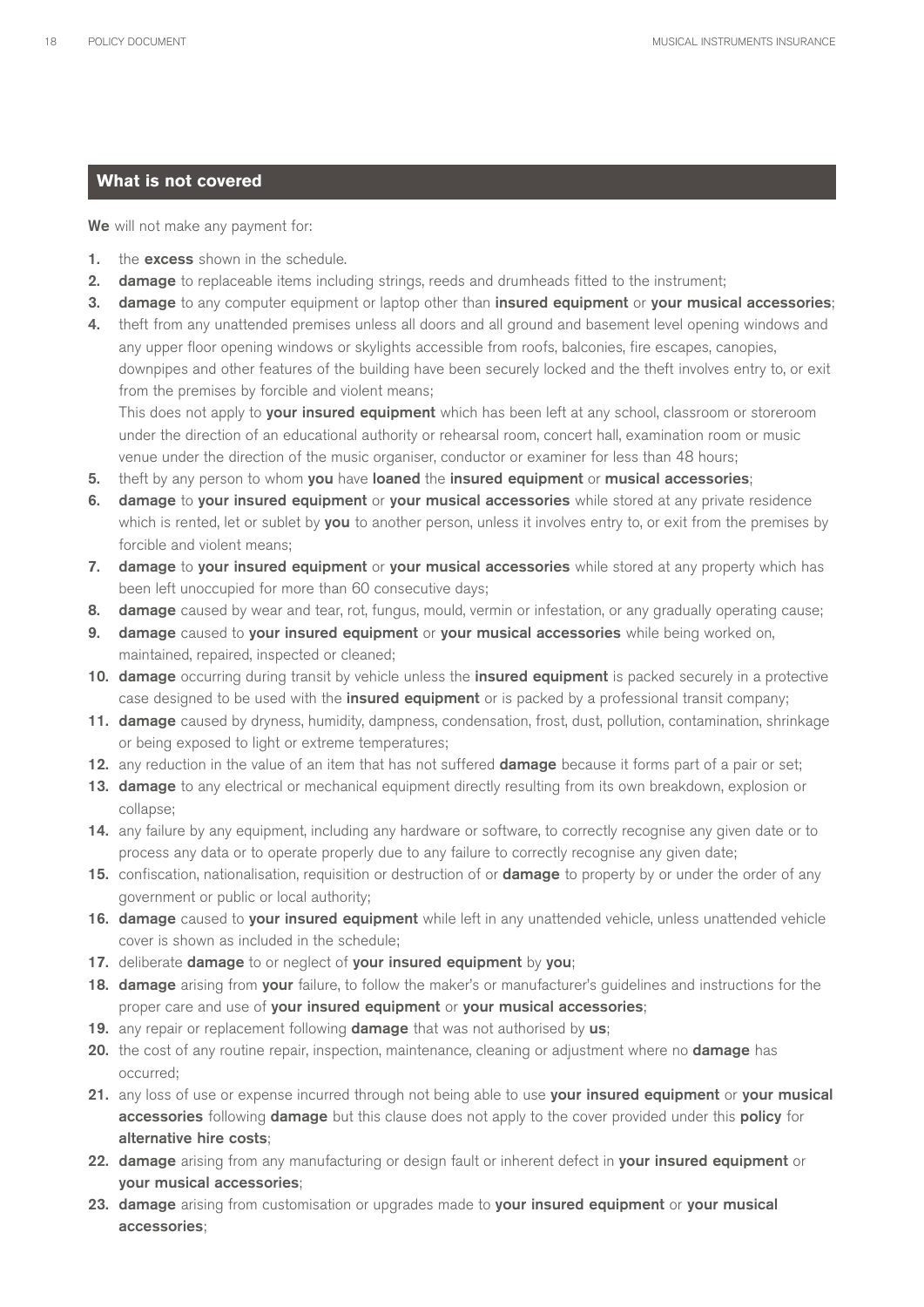- 24. damage to any insured equipment that has been loaned by you for a fee;
- 25. any insured equipment over  $E25,000$  which has been loaned without a fee unless you have informed us and we have agreed in writing.

### **How much we will pay**

We will pay up to the amount insured shown in the schedule unless limited below.

#### **Repair or payment**

At our option we will repair or pay for any lost or damaged items on the following basis:

- 1. for insured equipment and musical accessories that can be economically repaired, the cost of the repairs. In the event of partial damage to any insured equipment or musical accessories, we will pay the cost of repair and any resulting depreciation in value;
- 2. for insured equipment and musical accessories that cannot be economically repaired, the market value of the insured equipment and musical accessories immediately prior to the damage.

This will be arrived at taking into account the cost to replace the item with the same item of a similar age and make.

This applies unless an alternative basis of settlement is shown in the policy schedule.

We will not pay more than the amount insured shown in the schedule for any item.

### **Under insurance**

If at the time of **damage**, the **amount insured** is less than 85% of the market value of the insured equipment and **musical accessories** immediately prior to the **damage**, the amount we pay will be reduced by the same proportion as the under insurance.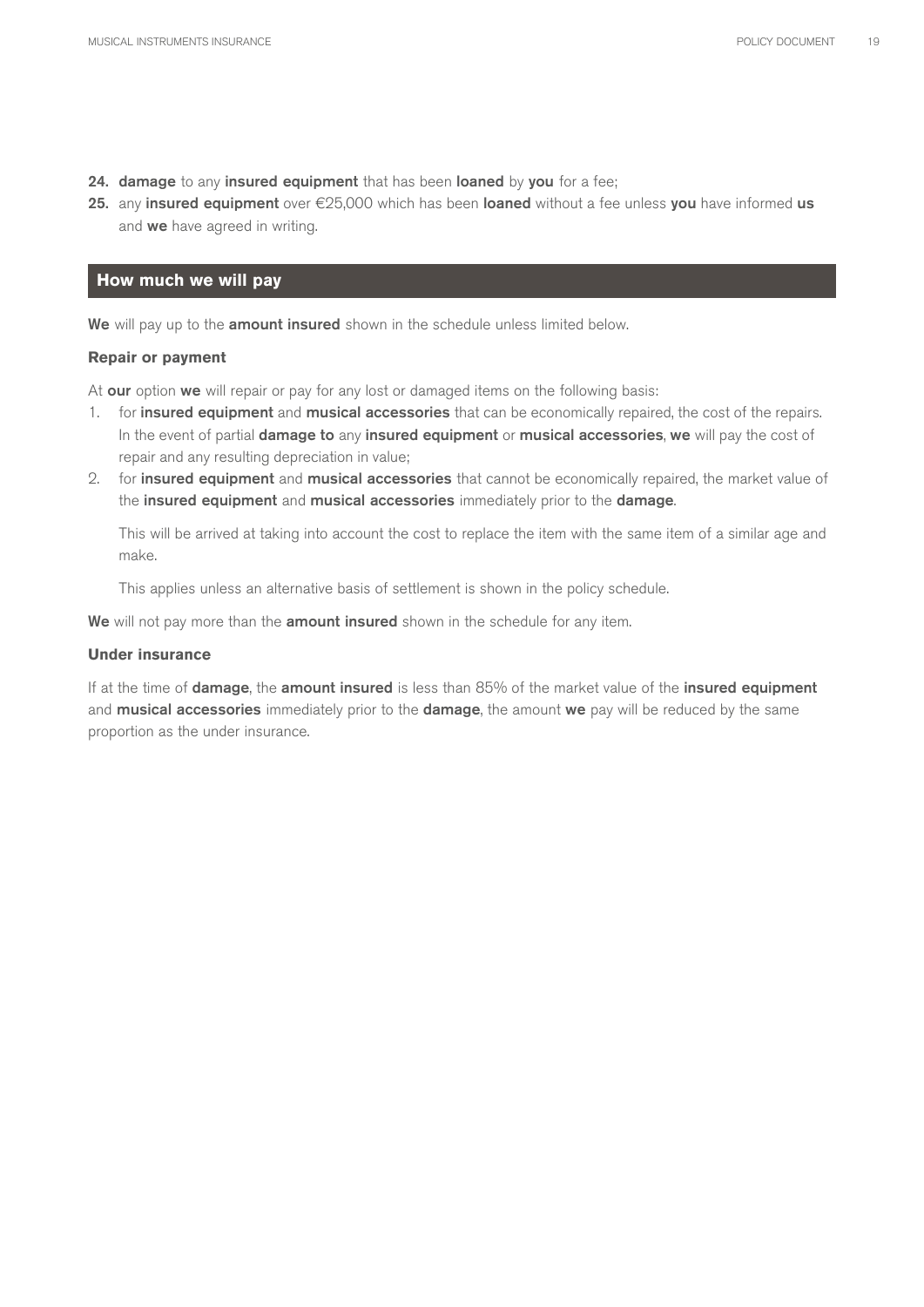# Section 2 – Public liability

### **Definitions used in this section**

### *Costs and expenses*

- 1. Any reasonable legal costs and expenses incurred with **our** prior agreement to investigate, settle or defend a claim under this section; and
- 2. claimant's costs and expenses recoverable from you.

### *Injury*

means bodily or mental injury or illness, including death.

### *Property damage*

means loss of or damage to physical property.

### **What is covered**

We will cover your legal liability to pay damages to any other person for injury or property damage occurring during the period of insurance in the geographical limits, where your liability arises as a result of your ownership or use of your insured equipment or your musical accessories.

We will also provide this cover for up to 90 days in total during the period of insurance outside the geographical limits unless otherwise agreed by us in writing on the policy schedule.

### **What is not covered**

- 1. Property damage to property which:
	- a. belongs to you; or
	- b. is held in your care or is controlled by you.
- 2. Any liability arising from any trade, business or profession involving you or your family.
- 3. Injury to you or your family.
- 4. Any liability arising from the use, ownership or operation of any:
	- a. motor vehicles or caravans;
	- b. aircraft or flying object including drones; or
	- c. watercraft.
- 5. Any liability arising from breach of contract, unless you would have been liable if the contract did not exist.
- 6. Any liability for fines, penalties or damages designed to punish you.
- 7. Any liability to any employee or anyone working for you, other than domestic staff.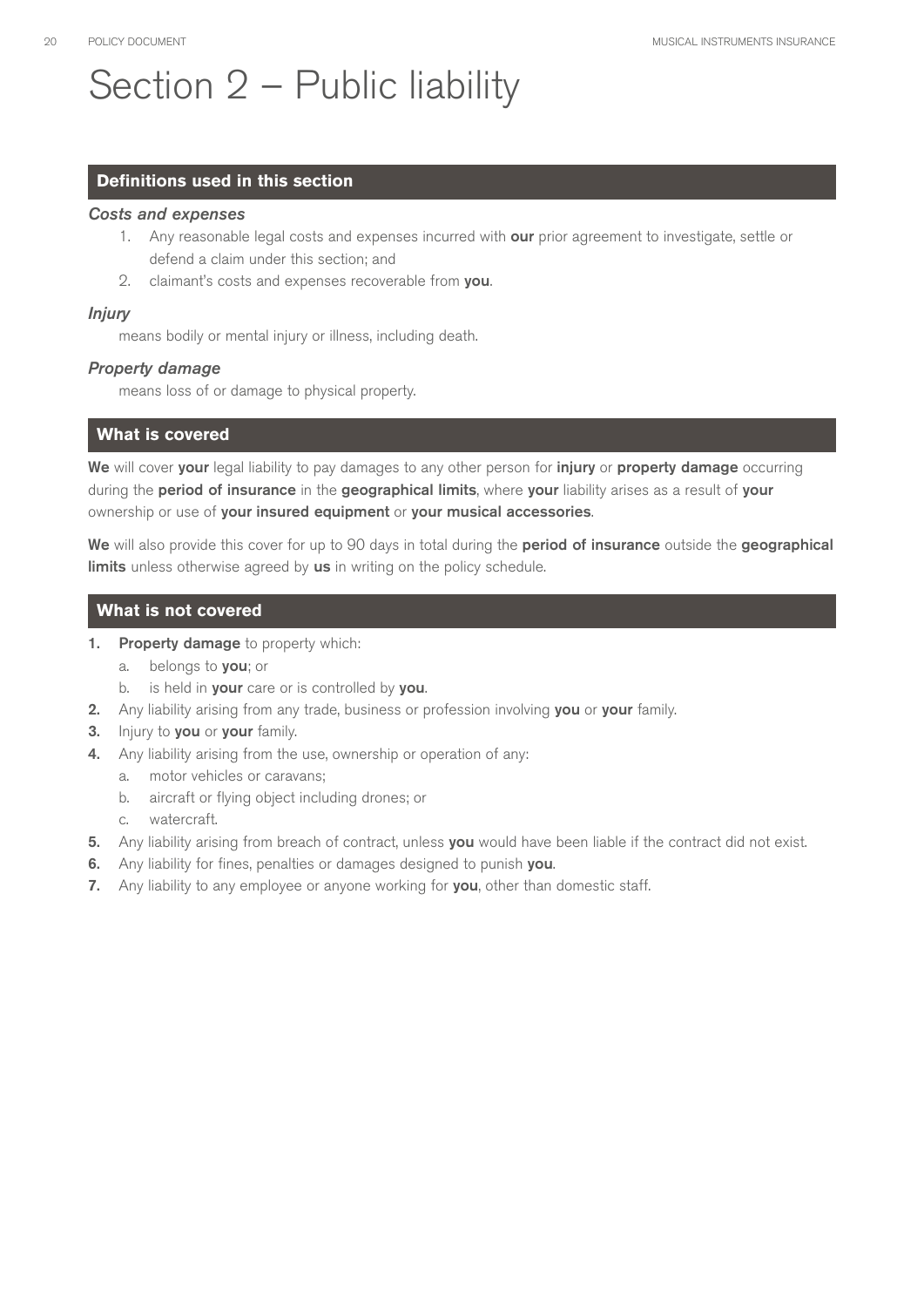### **How much we will pay**

We will pay up to the limit of indemnity shown in the schedule.

All claims arising from the same accident, incident or event will be treated as one claim. We will only pay up to one limit of indemnity for all such claims.

Where we have accepted a claim under this section of the policy, we will also pay costs and expenses. These are payable in addition to the limit of indemnity, unless the claim is brought within the legal jurisdiction of the United States of America or Canada.

If a payment greater than the limit of indemnity has to be made for a claim, our liability for costs and expenses will be limited to the same proportion that the limit of indemnity bears to the amount paid.

At any stage we can pay you the applicable limit of indemnity or what remains after any earlier payment from that limit. Excluding any claim brought within the legal jurisdiction of the United States of America or Canada, we will in addition pay costs and expenses already incurred at the date of our payment. We will then have no further liability for those claims or their costs and expenses.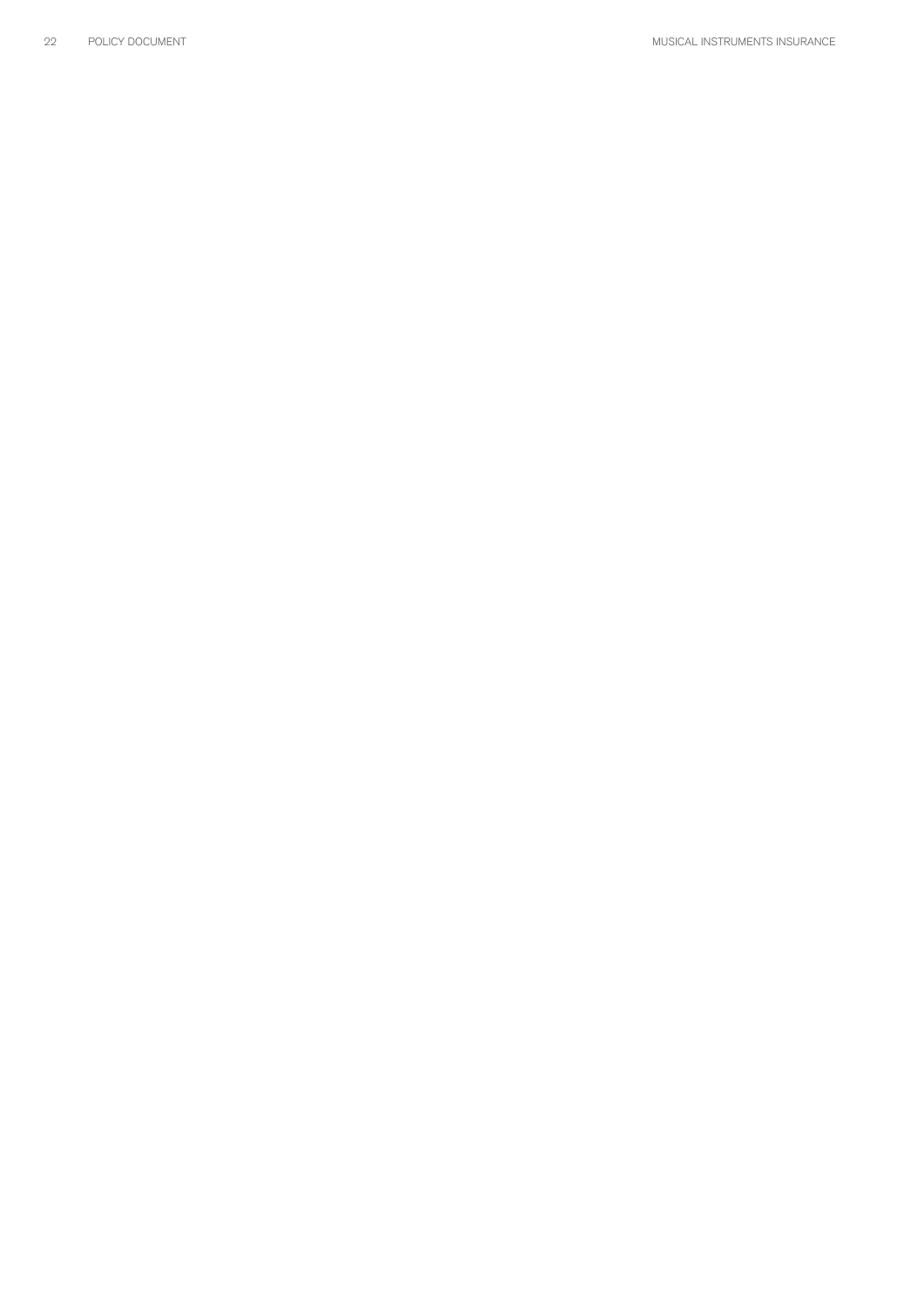This contract is underwritten by: Ecclesiastical Insurance Office plc.

Our FCA register number is 113848. Our permitted business is general insurance.

MUSICAL INSURANCE POLICY DOCUMENTS INSURANCE  $\mathcal{L}(\mathcal{A})$ 

**You can check this on the FCA's register by visiting the FCA's website**

**www.fca.org.uk/register** 

**or by contacting the FCA on 0044 207 066 1000**